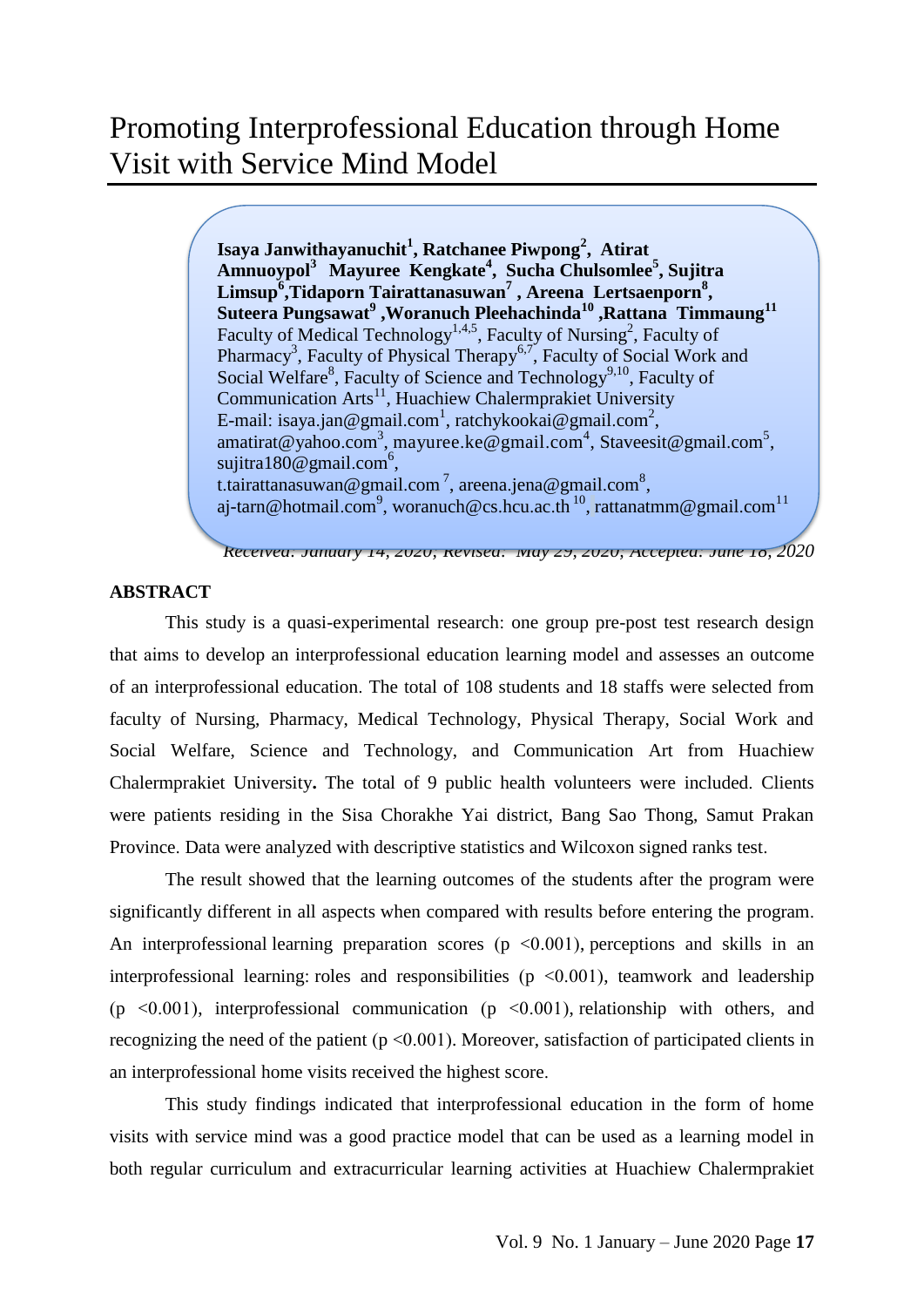University. Moreover, an information system IPE-ICT HCU can be used to track patient progress and also used as a channel for interprofessional education.

**KEYWORDS:** Interprofessional education (IPE), Home visit, Service mind

### **Introduction**

Interprofessional education (IPE) is a combination of more than two professions aimed to develop knowledge, skills, understanding, cooperation in education and interdisciplinary work and research. It prepares professional staffs in line with the educational reform guidelines for health professionals to work in the  $21<sup>st</sup>$  century which include the ability to bring knowledge into practice, focus on teamwork in order to deal with public health problems together and drive the health system (Panich, 2012). The six goal of interprofessional education are understanding the role of their profession, professional responsibility, respect for other professions (role, responsibility, respect), teamwork and leadership, learning and reflection, interprofessional communication, relationship with patient and recognizing the need of the patient, effective communication, create a social relationship, and moral and ethics. In addition to interprofessional education in health related field, knowledge should be shared among other professions. For a person to have a good health, it is not limited to only physical and mental health but it also includes economy, society, environment, and peers (WHO, 2010, and Chuangklongkaew, 2017). Thus, we are interested in studying interprofessional education and developing an information system to be used for monitoring patient progress which may help learning skills in the 21st century for students.

Home visit is a patient care process that is in line with problems, and needs of patients and families. There is ongoing assessment, care planning and follow up, which requires knowledge and collaboration of the interprofessional team. Thus, an interprofessional education is a process that promotes mutual learning among students of interprofessional team. Recent studies showed that the home visit activities were used as an interprofessional teaching and learning model which increased students' ability and learning skills (Opina-Tan, 2013). Students were well prepared to learn together in an interprofessional education. (Setthasathien, 2015) and can widen knowledge of each profession by exchanging knowledge from one's own profession with others (Sethasathien, 2015). Also a comparative study between students who were part of an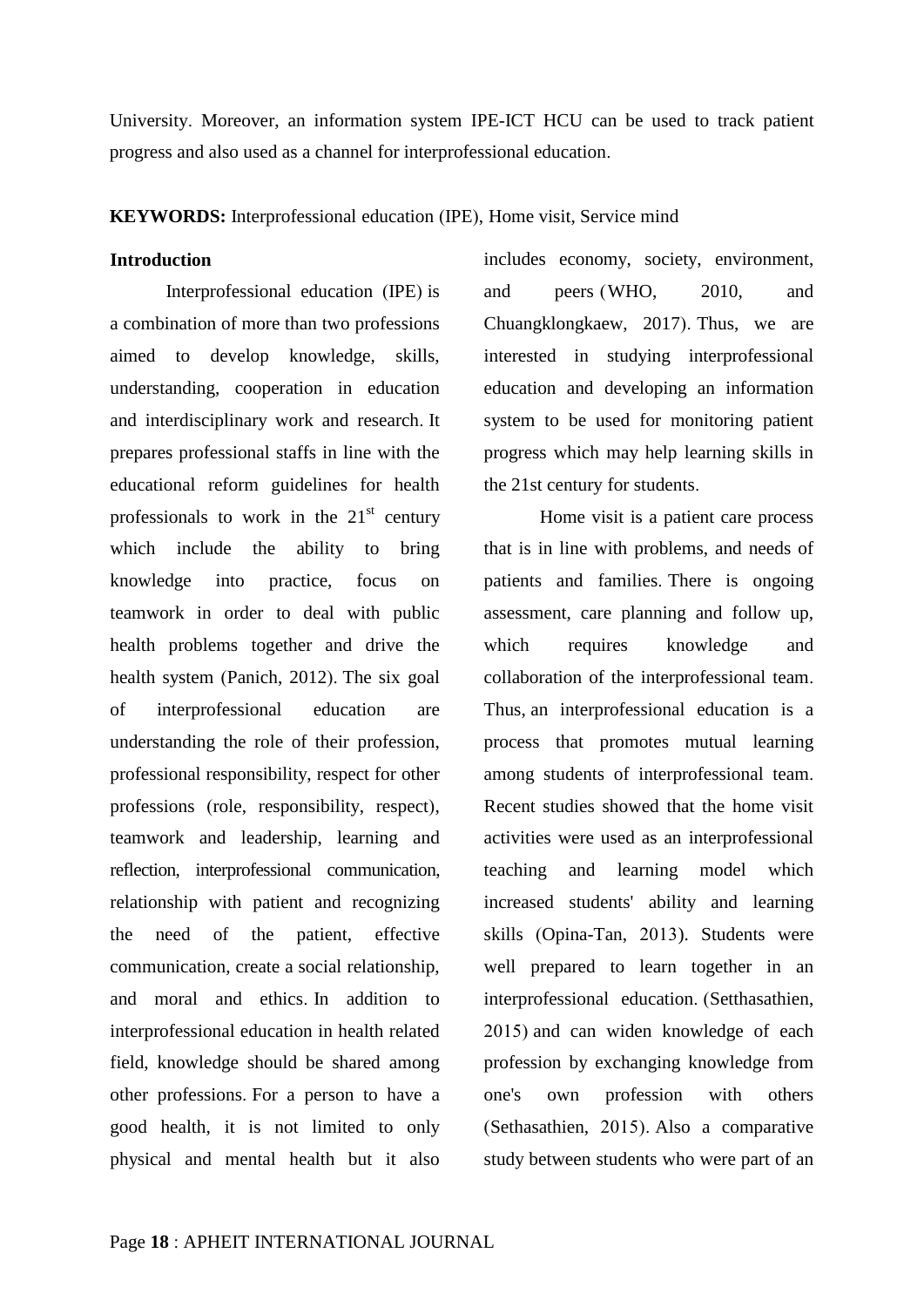interprofessional education and students who educated only in their own profession by Darlow and et al found that after joining the experimental group program students scored significantly higher in Readiness for Interprofessional Learning Scale questionnaire (RIPLS), the Team Skills Scale (TSS) and the Long-term care Condition Management Scale than the control group.

Therefore, we are interested in developing an interprofessional education learning model in both regular curriculum and extracurricular learning activities at Huachiew Chalermprakiet University in order for our students to be ready to work collaboratively and effectively in health care system.

### **Purposes**

To develop an interprofessional education learning model in regular curriculum and extracurricular learning activities at Huachiew Chalermprakiet University and to study an outcome of an interprofessional education.

### **Population and Sample**

**Samples:** The total of 108 students and 18 staffs were selected from faculty of Nursing, Pharmacy, Medical Technology, Physical Therapy, Social Work and Social Welfare, Science and

Technology, and Communication Art from Huachiew Chalermprakiet University**.** The total of 9 public health volunteers was included. Clients were patients residing in the Sisa Chorakhe Noi district, Bang Sao Thong, Samut Prakan Province. The study was approved by the ethics review committee at Huachiew Chalermprakiet University อ. 585/2560

### **Research Methods and Instruments**

A quasi-experimental research comparing learning outcomes before and after participating in the program. The program included 3 instruments: preparation, home visit and group innovation

 **1) Activity to prepare students for interprofessional learning through workshop activities** in order to develop teamwork and leadership skill, role, responsibility, respect, and interprofessional communication. Students were scheduled to attend lectures on community visits and went through training on the roles and responsibilities of interprofessional teams through workshop activities as follows:

### **The role of interprofessional profession**

**Physical Therapy:** Analyze, evaluate, and treat impaired physical mobility. Promotes and regenerates the skeletal system, muscular system, nervous system, and cardiovascular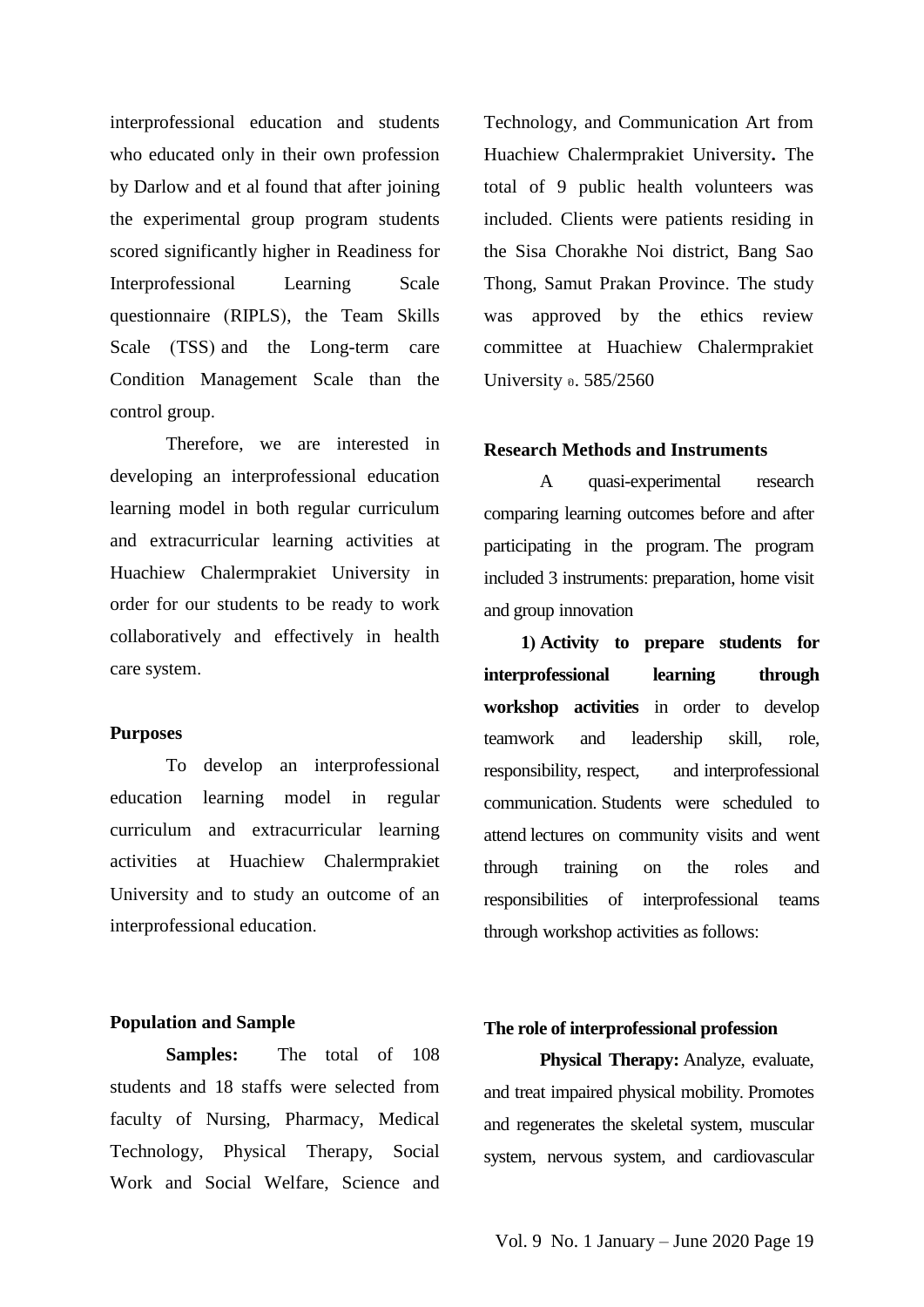system. The home visit will be monitored continuously

which includes the appropriate exercise program for relatives and caregivers.

**Computer Science:** Develop an effective information system in order to solve problems. The home visit will use information systems in order to store basic information, history of sickness, visiting records, diagnosis, and follow-up care.

**Pharmacology**: Produce and perform quality control on drug, drug dispensing, and drug counseling. Watch out

for problems caused by medications, protect consumer regarding medication, food and health products. Home visit assists in reviewing patient's history of drug to determine the relationship between illness and current drug used and also assesses the problem of existing or new drug used.

 **Medical Technology:** Laboratory analysis to assist diagnosis, assess prognosis, follow-up treatment, prevent disease, and health assessment. The role of home visit will monitor treatment including screening for Non-Communicable Diseases (NCDs) such as diabetes, high blood pressure including knowledge needed to prevent diseases.

 **Mass Communications:** Makes media production more attractive. The home visit collects information on various aspects of the community in order to create health care media that is understandable.

 **Nursing:** Assess the health of the patients, examine the vital signs, assess the environment, and provide nursing services, provide counseling, encourage behavior change, promote self-care, develop the ability of patients and families to care for patients. The home visit will evaluate nursing services and interprofessional profession team work.

**Social Works**: Physical and mental assessment of patients and caregivers. Performs family assessment, risk assessment, and exercise the right of the patients. Empowers patients and caregivers to adapt and to have a positive attitude, reduce the feeling of being a burdened, and improve self-esteem. The home visit considers all holistic way, leading to assistant planning, giving proper advice to improve the mental health of patients and caregivers effectively.

### **Preparation activities**

**Activity 1** To stimulate attentiveness, physical activity and relationships. Finger wiggles game, Loud applause game, and Bee hive game.

**Activity 2** To develop teamwork, leadership skills, and an effective communication.

1. Students write their own expectations into a "Post it" and post it on several places. Then each group turns to each other and holds hands to pick up all the post it. Then, everyone sits down together, thinking about the group's expectations. Then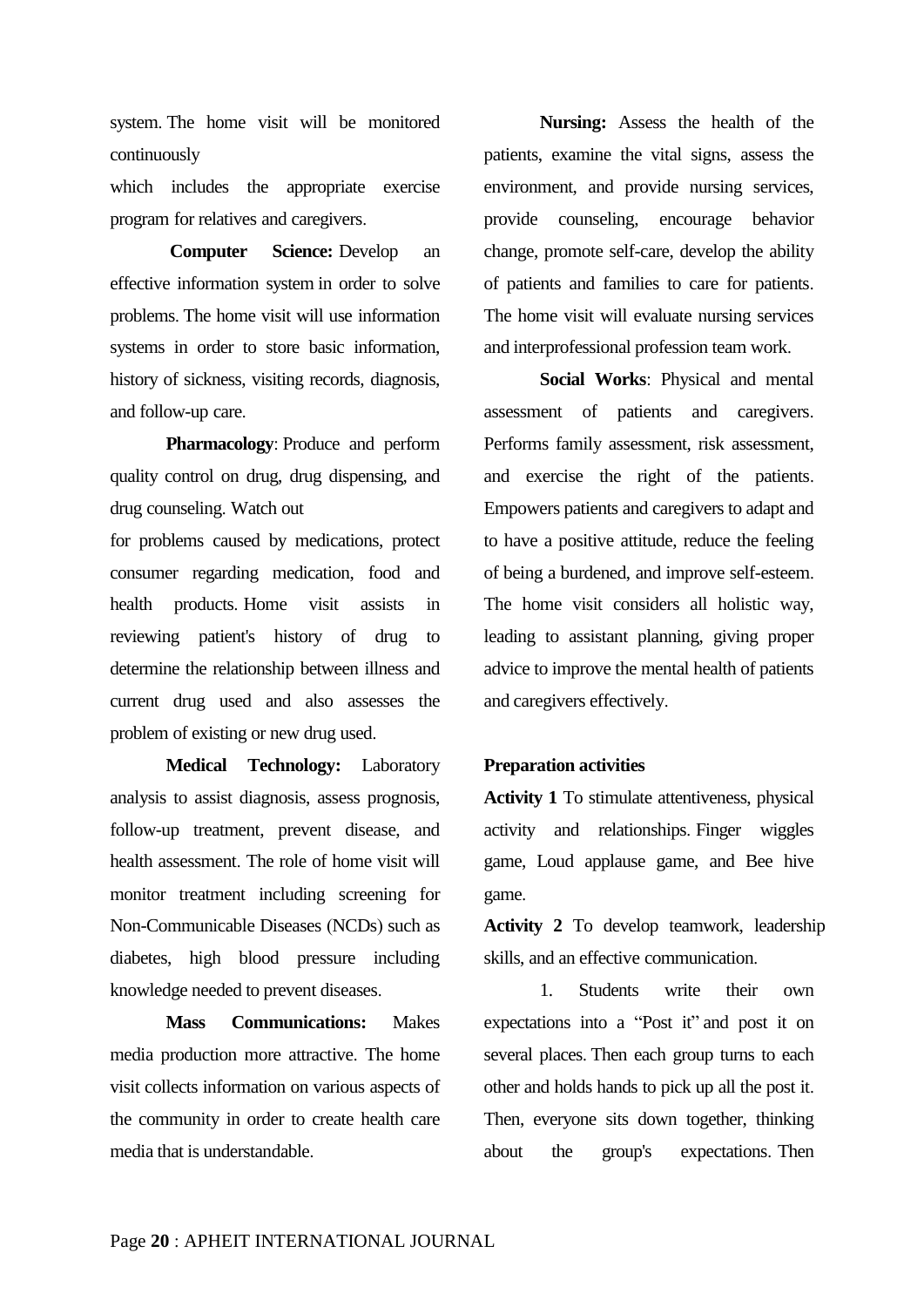communicate through the use of the body language.

2. Students form a group of 10 in the row, the first person reads a sentence and then whisper to the second person in the row, continues doing the same until the last person.

3. Students form a group of 10 using the body as a proverbial gesture without verbal communication.

**Activity 3** Learning through reflection (My expectation and your expectation, the most powerful communication is the result of an effective communication, teamwork and leadership)

1. Students form a small circle and discuss about what they discover from the activity

2. All students form a circle and discuss about what they discover from the activity

**Activity 4** To understand the role, professional responsibility, and respect other professions including creating relationship with others and accepting the needs of the patient.

1. Students play land lord game

2. Students draw an unforgettable event

**Activity 5** Learning through reflection. Giving students an opportunity to be thankful to all failures that made them who they are today so they can learn, accept, understand, and improve one self.

1. Students form a small circle and discuss about what they discover from the activity

2. All students form a circle and discuss about what they discover from the activity

**Activity 6** To promote moral awareness which is the identity of Huachiew Chalermprakiat University's six virtues: diligence, patience, frugality, compassion, honesty, gratitude, and the four virtues: punctuality, verbal fluency, appropriate dress code, and positive thinking.

Have students draw up three of their strong point using a three-story board, then circle the strongest point.

**Activity 7** Learning through reflection (selfworthiness, pass on goodness, virtue, and morality to others)

1. Students form a small circle and discuss about what they discover from the activity

2. All students form a circle and discuss about what they discover from the activity

**Activity 8** Learning through reflection. We are all human, patients are human. Human beings are good creatures that are born, age, and die, it is a cycle of life. "Man is a noble animal" means "man is a noble animal by training." We, as service providers, must train our mind in order to provide patient care with a good heart.

Students form a small circle and discuss about the activity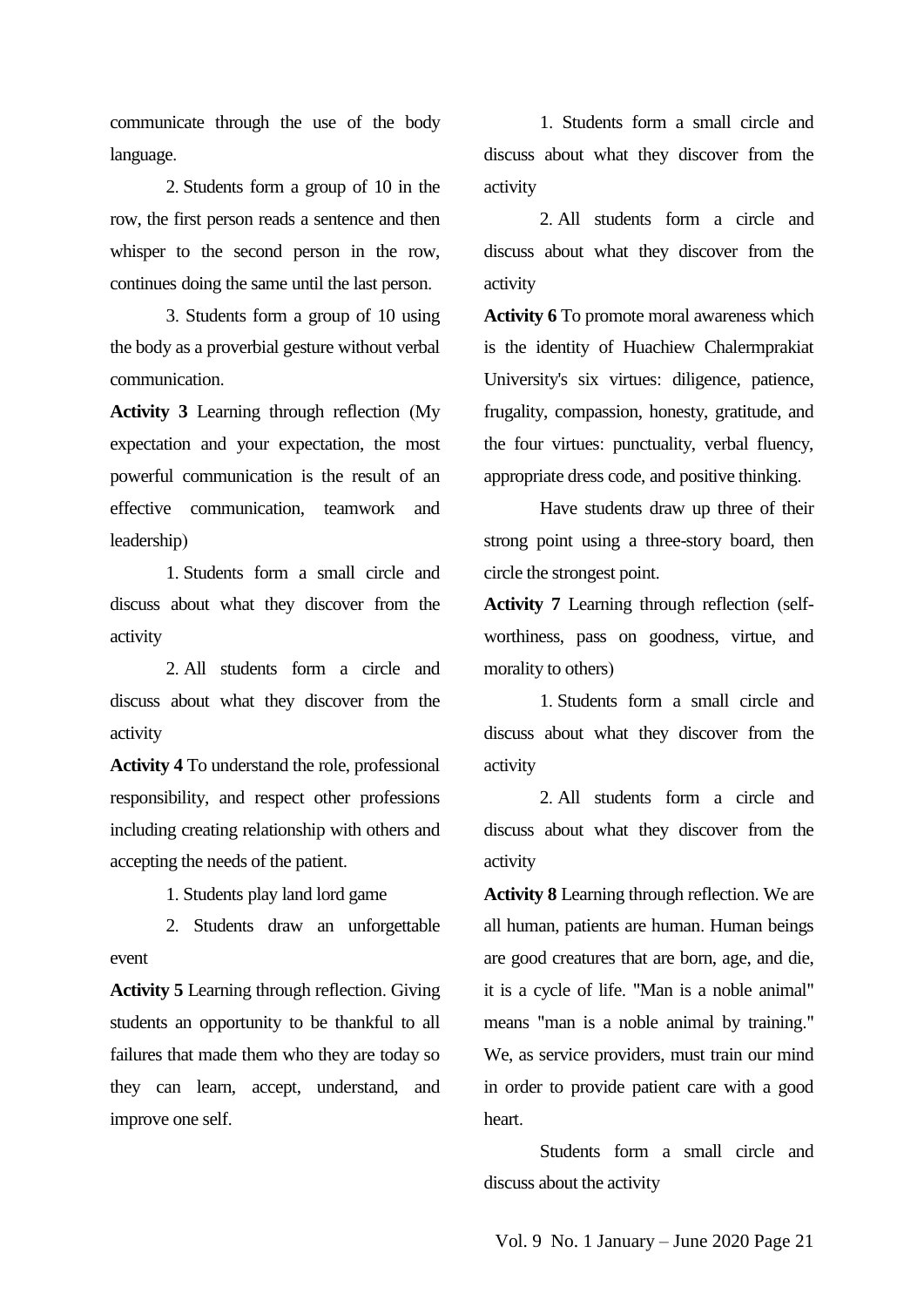2 Three home visits and after-action review (AAR) including knowledge management among team every visit as follows

 2.1 **Home Visiting** students were divided into 9 teams consisting of students from each faculty. Each team was responsible for visiting two patients 3 times (1- 2 weeks apart), together with the community health volunteer. Students explained project aims to patients and caregivers then have patients sign the consent form in order to be able to participate in the project. Then, took medical history and performed physical examination for patients and families. Students also provided cares and advices according to problems and needs of patients and families. On the  $2^{nd}$  and  $3^{rd}$  visits, students took medical history, performed physical examination, and assessed problems and evaluated other additional needs of patients as well as provided ongoing cares and advices from the  $1<sup>st</sup>$  visit and new problems encountered in each visit.

 2.2 **Knowledge management.** Every afternoon after home visit, students presented their experience, outcome of home visit and patient care plan for the next visit (summarize after action review (AAR))

 3 Innovation for individual patient was also assigned. Each group had to come up with an innovation to help promoting the care of patients who are under their responsibility. The innovation should be creative, inexpensive, practical and must be delivered to their patients on the final home visit.

Interprofessional education learning outcomes were assessed by using series of questionnaires including interprofessional education readiness, capability in learning all 6 areas of interprofessional education, attitude toward interprofessional education, patient satisfaction, and assessment via observation. Moreover, the program yet developed and assessed a Systems Development Life Cycle (SDLC) for patient tracking.

### **Data Analysis**

The learning outcomes of the students after the program were significantly different in all aspects when compared with results from before entering the program (Wilcoxon signed ranks test, p  $-$ value  $\langle 0.05 \rangle$  such as interprofessional learning readiness, capability in learning all 6 areas: role and responsibility of the profession, respect other professions, team work, leadership and reflection, effective interprofessional communication and social relationship, recognizing patient needs, moral and ethics. The assessment showed that attitudes toward interprofessional education and patient satisfaction were scored as high (Table 1-5). Innovation for individual patient was appropriate such as Dazzling bag (A), Little elephant hand exercise (B) One step at a time (C). Information system for patient tracking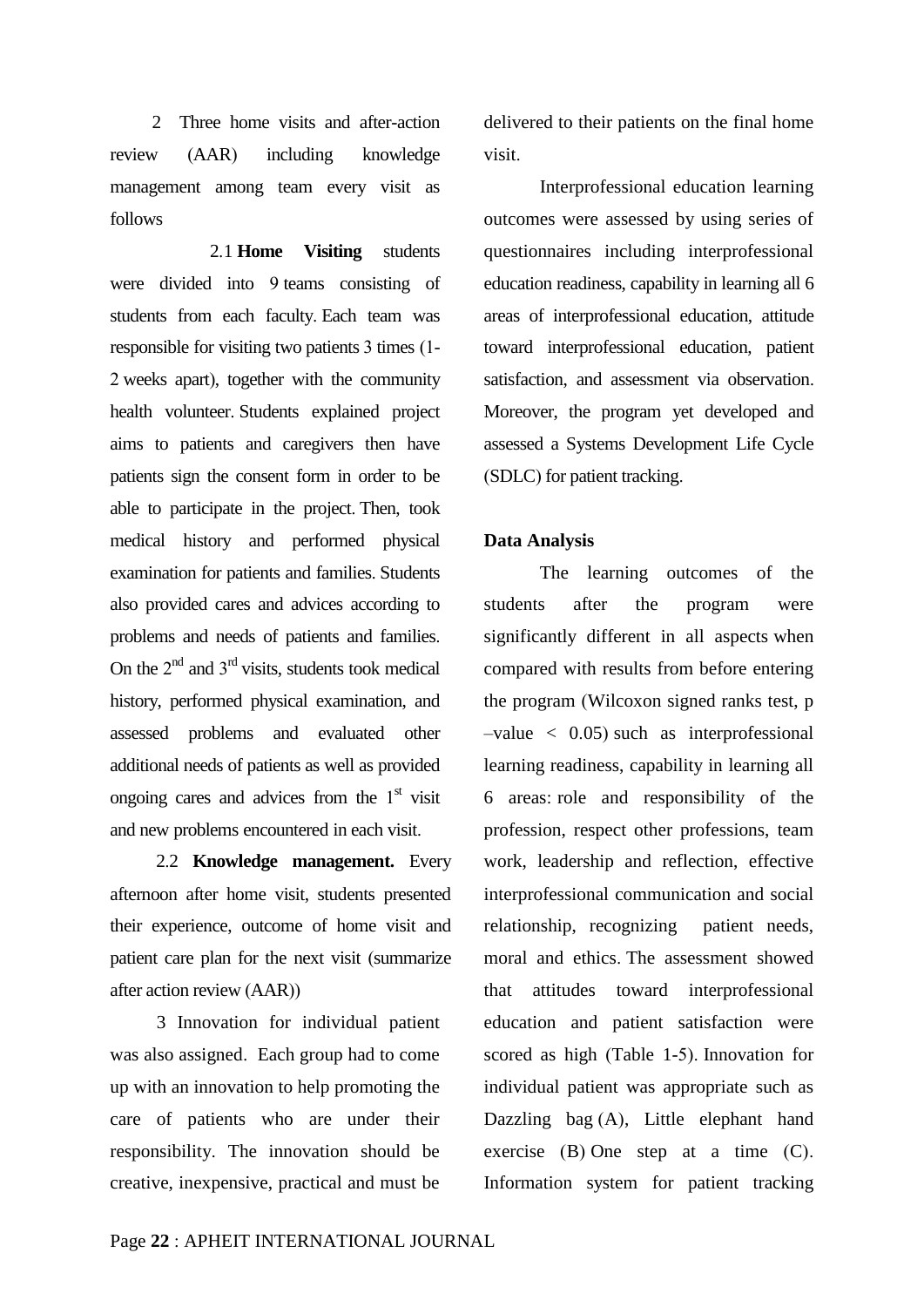IPE-ICT HCU was found to be effective and can be used to monitor patient continuously. Moreover, it can be used as a

channel for interprofessional education. Home visit satisfaction was scored as high to highest.



**A B C**



**Figure 1** Conceptual Framework

**Table 1** Readiness for Inter-professional Learning Scale (RIPLS) pre-test and post-test (Positive questions*)*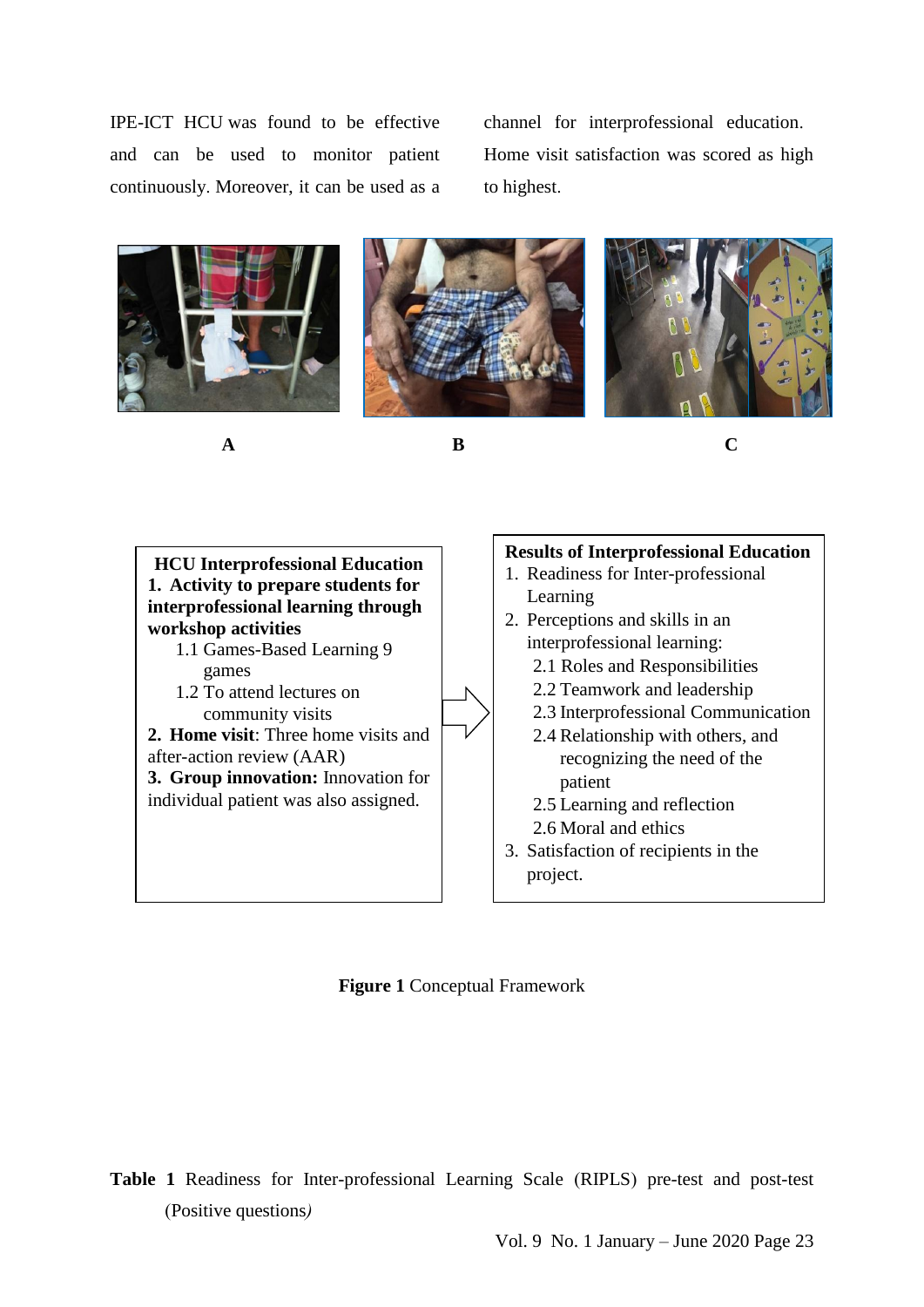|     | <b>Readiness for Inter-professional Learning</b>                         |            | <b>Pre-test</b>                            | Post-test             | $\mathbf{p}$ - |
|-----|--------------------------------------------------------------------------|------------|--------------------------------------------|-----------------------|----------------|
|     |                                                                          |            | Mode (%) Min-MaxMode (%) Min-Max           |                       | <b>Value</b>   |
| 1.  | Learning with other students will make                                   | 4(66.25)   | 2.00-5.00 5 (51.25) 3.00-5.00 < 0.001      |                       |                |
|     | me become a more effective                                               |            |                                            |                       |                |
| 2.  | Patients would ultimately benefit if                                     |            | $4(58.75)$ 2.00-5.00 5 (58.75)             | $3.00 - 5.00 < 0.001$ |                |
|     | health care students worked together to                                  |            |                                            |                       |                |
| 3.  | Shared learning with other health care                                   |            | $4(56.25)$ 2.00-5.00 5 (61.25)             | $4.00 - 5.00 < 0.05$  |                |
|     | students will increase my ability to                                     |            |                                            |                       |                |
| 4.  | I have to acquire much more knowledge                                    |            | $4(57.50)$ 2.00-5.00 5 (57.50)             | $3.00 - 5.00 < 0.001$ |                |
|     | and skills than other health care students                               |            |                                            |                       |                |
| 5.  | Communication skills should be learned                                   |            | $4(66.25)$ 2.00-5.00 5 (47.50)             | $3.00 - 5.00 < 0.05$  |                |
|     | with other health care students                                          |            |                                            |                       |                |
| 6.  | Shared learning with other health care                                   | 4 $66.25($ | $2.00 - 5.00$ 5 $62.50($ 3.00-5.00 < 0.001 |                       |                |
|     | students will help me to communicate                                     |            |                                            |                       |                |
| 7.  | Shared learning will help me think                                       | 4(62.50)   | $2.00 - 5.00 \quad 5 \quad (55.00)$        | $3.00 - 5.00 < 0.001$ |                |
|     | positively about other professionals                                     |            |                                            |                       |                |
| 8.  | For small-group learning to work,                                        | 4(61.25)   | $2.00 - 5.005(61.25)$                      | 3.00-5.00             | < 0.05         |
|     | students need to respect and trust each                                  |            |                                            |                       |                |
| 9.  | Team-working skills are essential for all                                | 4(65.00)   | $2.00 - 5.004(50.00)$                      | 3.00-5.00             | 0.08           |
|     | health care students to learn                                            |            |                                            |                       |                |
| 10. | Shared learning will help me to                                          | 4(65.00)   | $2.00 - 5.00 \quad 5(58.75)$               | $3.00 - 5.00 < 0.001$ |                |
|     | understand my own limitations                                            |            |                                            |                       |                |
| 16. | I would welcome the opportunity to                                       | 4(53.75)   | 1.00-5.00 $5(62.50)$ 2.00-5.00 $< 0.001$   |                       |                |
|     | work on small group projects with other                                  |            |                                            |                       |                |
| 17. | Shared learning will help to clarify the                                 | 4(60.00)   | $1.00 - 5.00 \quad 5(58.75)$               | $2.00 - 5.00 < 0.001$ |                |
|     | nature of patients problems                                              |            |                                            |                       |                |
| 18. | Shared learning before qualification will $4(61.25)$ 1.00-5.00 5 (52.50) |            |                                            | $2.00 - 5.00 < 0.05$  |                |
|     | help me to become a better team worker                                   |            |                                            |                       |                |
|     | 19. Learning with health care students                                   | 4(58.75)   | 1.00-5.00 $5(66.25)$ 2.00-5.00 $< 0.001$   |                       |                |
|     | before qualification would improve                                       |            |                                            |                       |                |
|     |                                                                          | 4(61.33)   | 5(57.41)                                   |                       | < 0.001        |

### Page **24** : APHEIT INTERNATIONAL JOURNAL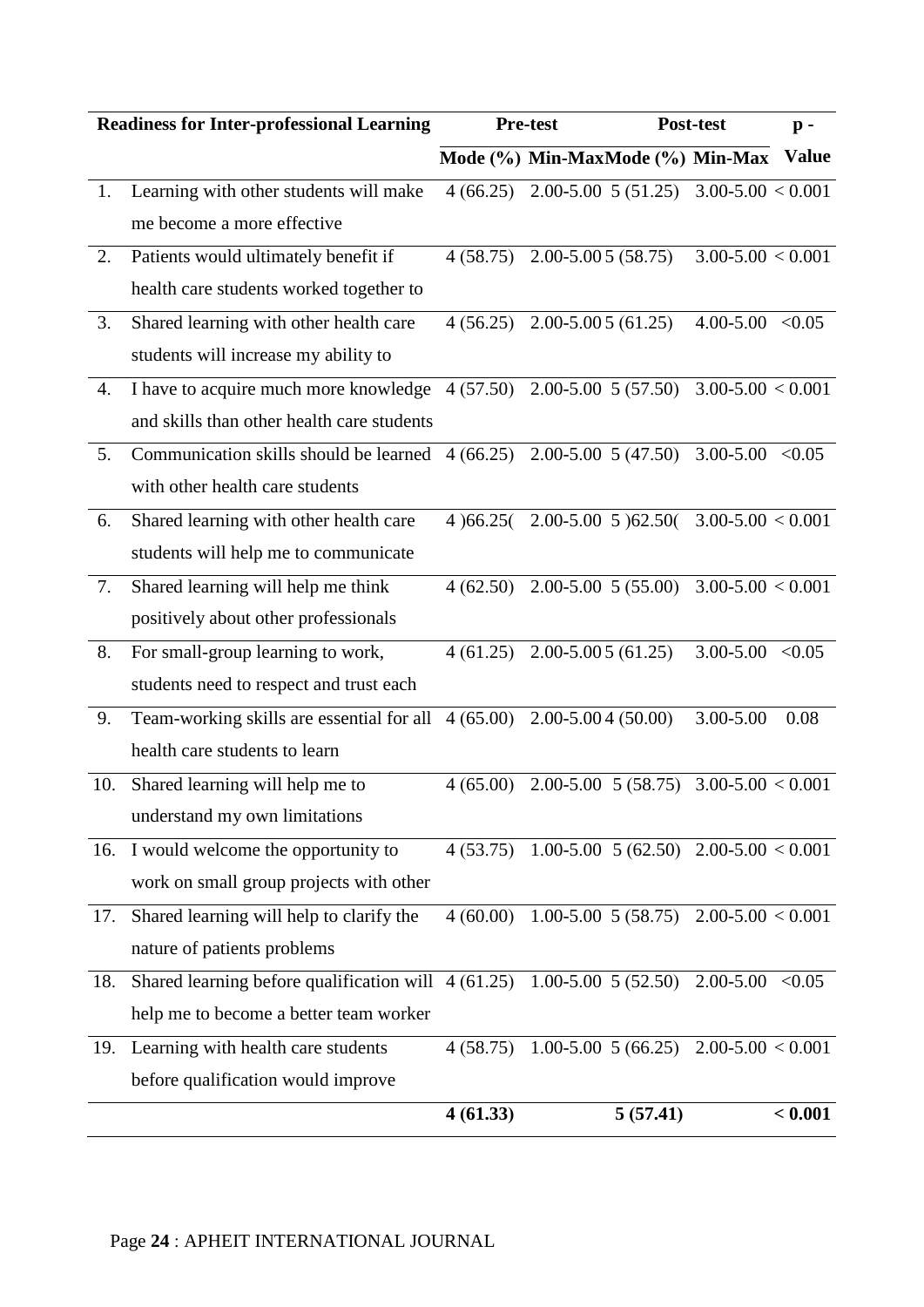| <b>Table 2</b> Readiness for Inter-professional Learning Scale (RIPLS) pre-test and post-test |  |
|-----------------------------------------------------------------------------------------------|--|
| (Negative questions)                                                                          |  |

| <b>Readiness for Inter-professional Learning</b>                                | <b>Pre-test</b> |                      | Post-test |                                               | p -    |
|---------------------------------------------------------------------------------|-----------------|----------------------|-----------|-----------------------------------------------|--------|
|                                                                                 | Mode            | <b>Min-MaxMode</b>   |           | Min-Max                                       | Valu   |
| 11. I don't want to waste my time                                               |                 |                      |           | $4(28.75)$ 2.00-5.00 1 (31.25) 1.00-5.00      | 0.082  |
| 12. It is not necessary for undergraduate                                       |                 |                      |           | $4(33.75)$ 2.00-5.00 1(30.00) 1.00-5.00 0.168 |        |
| 13. I am not sure what my professional role                                     |                 |                      |           | $3(33.75)$ 1.00-5.00 1 (27.50) 1.00-5.00      | 0.176  |
| 14. Clinical problem-solving skills can<br>only be learnt with students from my |                 |                      |           | $4(35.00)$ 1.00-5.00 1(33.75) 1.00-5.00       | 0.053  |
| 15. The function of nurses and therapists                                       |                 | $4(63.75)$ 1.00-5.00 |           | $4(40.00)$ 1.00-5.00                          | 0.255  |
|                                                                                 | 4(39.00)        |                      | 1(32.50)  |                                               | < 0.05 |

**Table 3** Scores on knowledge and skills in interprofessional learning before and after joining the project

|                                        | <b>Pre-test</b> |                | Post-test   | $p-$                 |         |
|----------------------------------------|-----------------|----------------|-------------|----------------------|---------|
|                                        | <b>Mode</b>     | <b>Min-Max</b> | <b>Mode</b> | <b>Min-Max Value</b> |         |
|                                        | (%)             | $(1.00-4.00)$  | (%)         | $(1.00-4.00)$        |         |
| 1. Roles and Responsibilities          | 4(37.12)        |                | 4(47.71)    |                      | < 0.001 |
| - Roles and Responsibilities           | 4(35.50)        | $1.00 - 4.00$  | 4(42.50)    | $2.00-$              | 0.083   |
|                                        |                 |                |             | 4.00                 |         |
| - Role/Responsibility Integration      | 4(32.50)        | $1.00 - 4.00$  | 4(43.75)    | $1.00-$              | < 0.05  |
|                                        |                 |                |             | 4.00                 |         |
| - Accountability to professional       | 4(37.50)        | $1.00 - 4.00$  | 4(47.50)    | $2.00-$              | 0.056   |
| judgment when assuming tasks or        |                 |                |             | 4.00                 |         |
| delegating tasks.                      |                 |                |             |                      |         |
| - Accountability to the failure of     | 4(43.75)        | $1.00 - 4.00$  | 4(55.00)    | $2.00-$              | < 0.05  |
| collaborative goals.                   |                 |                |             | 4.00                 |         |
| - Accountability to individual actions | 4(37.50)        | 2.00-4.00      | 4(53.75)    | $2.00-$              | 0.056   |
| that impact the team.                  |                 |                |             | 4.00                 |         |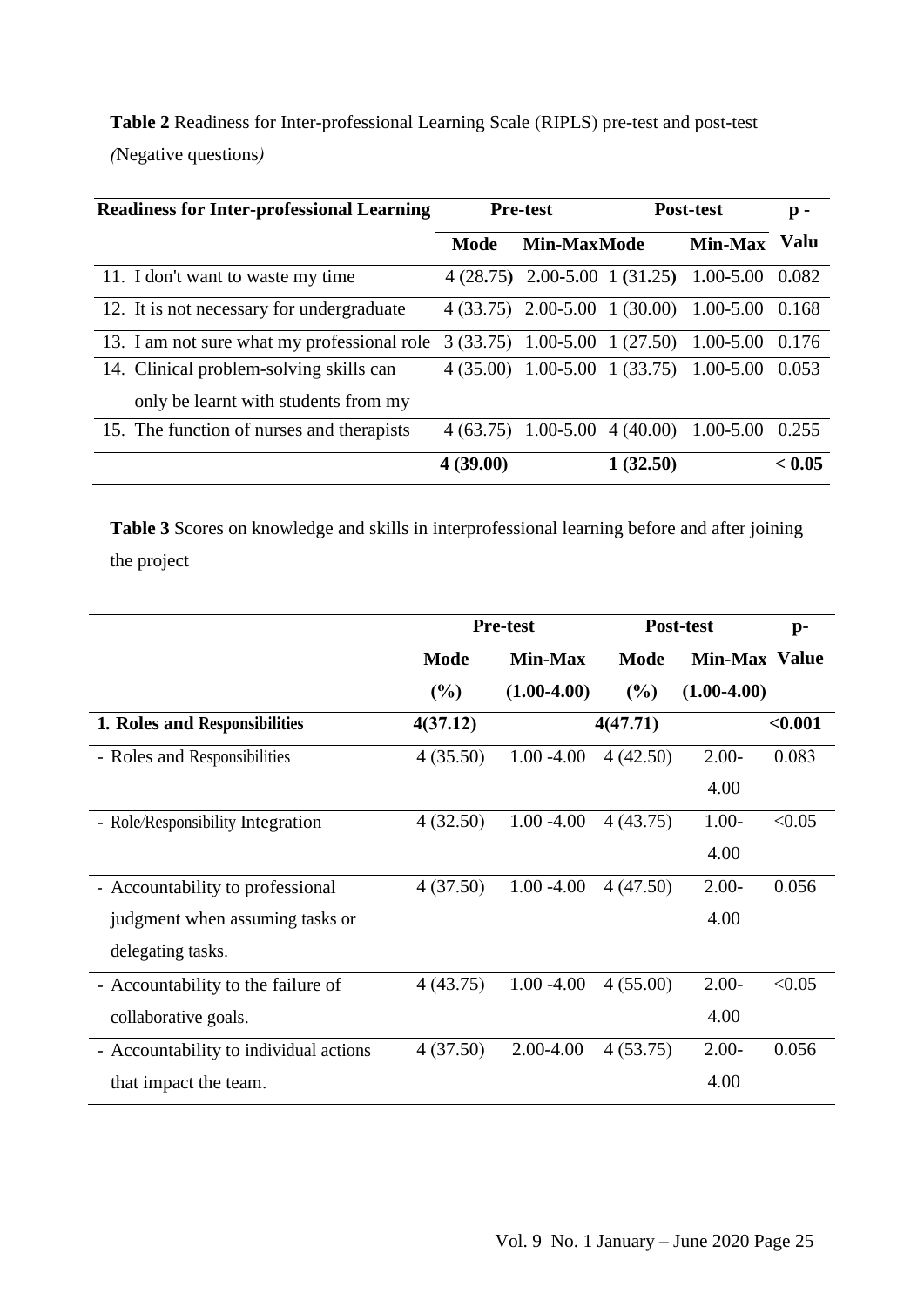## **Table 3** (cont.)

|                                           | <b>Pre-test</b> |               | Post-test            | $p-$          |              |
|-------------------------------------------|-----------------|---------------|----------------------|---------------|--------------|
|                                           | Mode $(\% )$    |               | Min-Max Mode $(\% )$ | Min-Max       | <b>Value</b> |
|                                           |                 | $(1.00-4.00)$ |                      | $(1.00-4.00)$ |              |
| - Accountability to explain own scope     | 3(37.50)        | 1.00-4.00     | 3(46.25)             | 1.00-4.00     | 0.085        |
| of practice code of ethics, standards     |                 |               |                      |               |              |
| and/or clinical guidelines in relation to |                 |               |                      |               |              |
| collaborative patient-centred             |                 |               |                      |               |              |
| relationship.                             |                 |               |                      |               |              |
| 2. Teamwork and leadership                | 4(43.33)        |               | 4(60.25)             |               | < 0.001      |
| - Recognition of the relationship         | 4(41.25)        | 1.00-4.00     | 4(45.00)             | 2.00-4.00     | < 0.05       |
| between team functioning and quality      |                 |               |                      |               |              |
| of care.                                  |                 |               |                      |               |              |
| - Strategic understanding to improve      | 3(40.00)        | 1.00-4.00     | 4(51.25)             | 1.00-4.00     | < 0.05       |
| teamwork.                                 |                 |               |                      |               |              |
| - Understands the important of            | 3(37.50)        | 1.00-4.00     | 4(45.00)             | 2.00-4.00     | 0.144        |
| sharing information and takes turn to     |                 |               |                      |               |              |
| be a leader with other professions.       |                 |               |                      |               |              |
| - Accepting that you are part of the      | 4(41.25)        | 1.00-4.00     | 4(45.00)             | 2.00-4.00     | 0.058        |
| team                                      |                 |               |                      |               |              |
| - Being a part of decision making in      | 4(41.25)        | 1.00-4.00     | 4(55.00)             | 2.00-4.00     | < 0.05       |
| the interprofessional team                |                 |               |                      |               |              |
| - Considerate to other prospective and    | 4(41.25)        | 1.00-4.00     | 4(57.50)             | 2.00-4.00     | < 0.05       |
| opinions                                  |                 |               |                      |               |              |
| - Seeks explanation with great respect    | 4(40.00)        | 1.00-4.00     | 4(58.75)             | 2.00-4.00     | < 0.05       |
| once misunderstanding arises              |                 |               |                      |               |              |
| - Pay attention to others                 | 4(52.50)        | 1.00-4.00     | 4(72.50)             | 2.00-4.00     | < 0.05       |
| - Uses appropriate strategies to          | 4(43.75)        | 1.00-4.00     | 4(51.25)             | 2.00-4.00     | < 0.05       |
| resolve conflict                          |                 |               |                      |               |              |
| 3. Interprofessional Communication        | 4(46.60)        |               | 4(54.82)             |               | < 0.001      |
| - Communicates with others in a           | 4(56.25)        | 1.00-4.00     | 4(63.75)             | 2.00-4.00     | < 0.05       |
| confident, assertive and respectful       |                 |               |                      |               |              |
| manner.                                   |                 |               |                      |               |              |

Page **26** : APHEIT INTERNATIONAL JOURNAL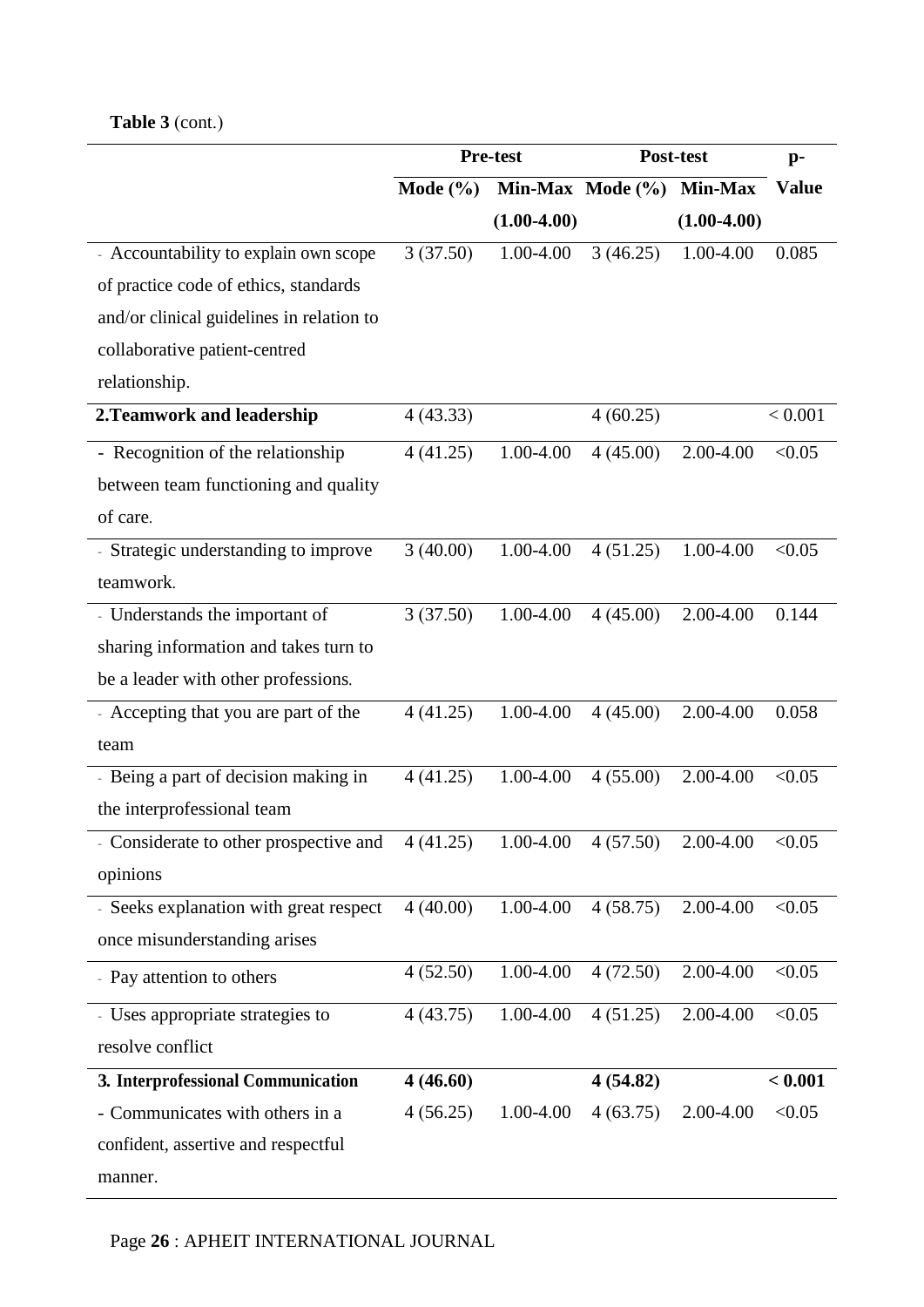# **Table 3** (cont.)

|                                               |              | Pre-test      | Post-test                |               | $p-$         |
|-----------------------------------------------|--------------|---------------|--------------------------|---------------|--------------|
|                                               | Mode $(\% )$ |               | Min-Max Mode (%) Min-Max |               | <b>Value</b> |
|                                               |              | $(1.00-4.00)$ |                          | $(1.00-4.00)$ |              |
| - Responds or replies to requests in a        | 4(52.50)     | 1.00-4.00     | 4(57.50)                 | $2.00 -$      | 0.054        |
| timely manner.                                |              |               |                          | 4.00          |              |
| - Communication strategies (verbal &          | 4(42.50)     | 1.00-4.00     | 4(52.50)                 | $2.00 -$      | < 0.05       |
| non-verbal) appropriately with others.        |              |               |                          | 4.00          |              |
| - Communicates in a logical and               | 4(40.00)     | 1.00-4.00     | 4(51.25)                 | $2.00 -$      | < 0.05       |
| structured manner.                            |              |               |                          | 4.00          |              |
| - Explains discipline-specific                | 4(43.75)     | 1.00-4.00     | 4(52.50)                 | $1.00 -$      | < 0.05       |
| terminology/jargon.                           |              |               |                          | 4.00          |              |
| - Uses strategies that are appropriate for    | 4(43.75)     | 1.00-4.00     | 4(50.00)                 | $2.00-$       | < 0.05       |
| communicating with individuals                |              |               |                          | 4.00          |              |
| 5. Relationship with others, and              | 4(42.25)     |               | $\overline{\mathbf{4}}$  |               | < 0.001      |
| recognizing the need of the patient           |              |               |                          |               |              |
| 5.1 Relationships with others                 | 4(41.25)     |               | 4(62.18)                 |               | < 0.001      |
| - Collaborates in interprofessional team      | 4(42.50)     | 1.00-4.00     | 4(61.25)                 | $2.00 -$      | < 0.001      |
| in planning and patient care.                 |              |               |                          | 4.00          |              |
| - Collects data from other professions to     | 4(38.75)     | 1.00-4.00     | 4(62.50)                 | $2.00 -$      | < 0.001      |
| plan and take care of patients.               |              |               |                          | 4.00          |              |
| information<br><b>Shares</b><br>with<br>other | 4(40.00)     | 1.00-4.00     | 4(63.75)                 | $2.00 -$      | < 0.001      |
| professions.                                  |              |               |                          | 4.00          |              |
|                                               | 4(43.75)     | 1.00-4.00     | 4(61.25)                 | $2.00 -$      | < 0.001      |
| Seeks patients decision                       |              |               |                          | 4.00          |              |
| 5.2 Collaboration with patients and           | 4(43.25)     |               | 4(55.25)                 |               | < 0.001      |
| families                                      |              |               |                          |               |              |
| - Seeks information from patients and         | 4(41.25)     | 1.00-4.00     | 4(52.50)                 | $2.00 -$      | < 0.05       |
| families                                      |              |               |                          | 4.00          |              |
| - Collects information about beliefs and      | 4(43.75)     | 1.00-4.00     | 4(55.00)                 | $2.00 -$      | < 0.05       |
| values of patients and families.              |              |               |                          | 4.00          |              |
| - Shares alternatives and information         | 4(43.75)     | 1.00-4.00     | 4(57.50)                 | $2.00-$       | < 0.05       |
| regarding health care of patients and         |              |               |                          | 4.00          |              |
| families.                                     |              |               |                          |               |              |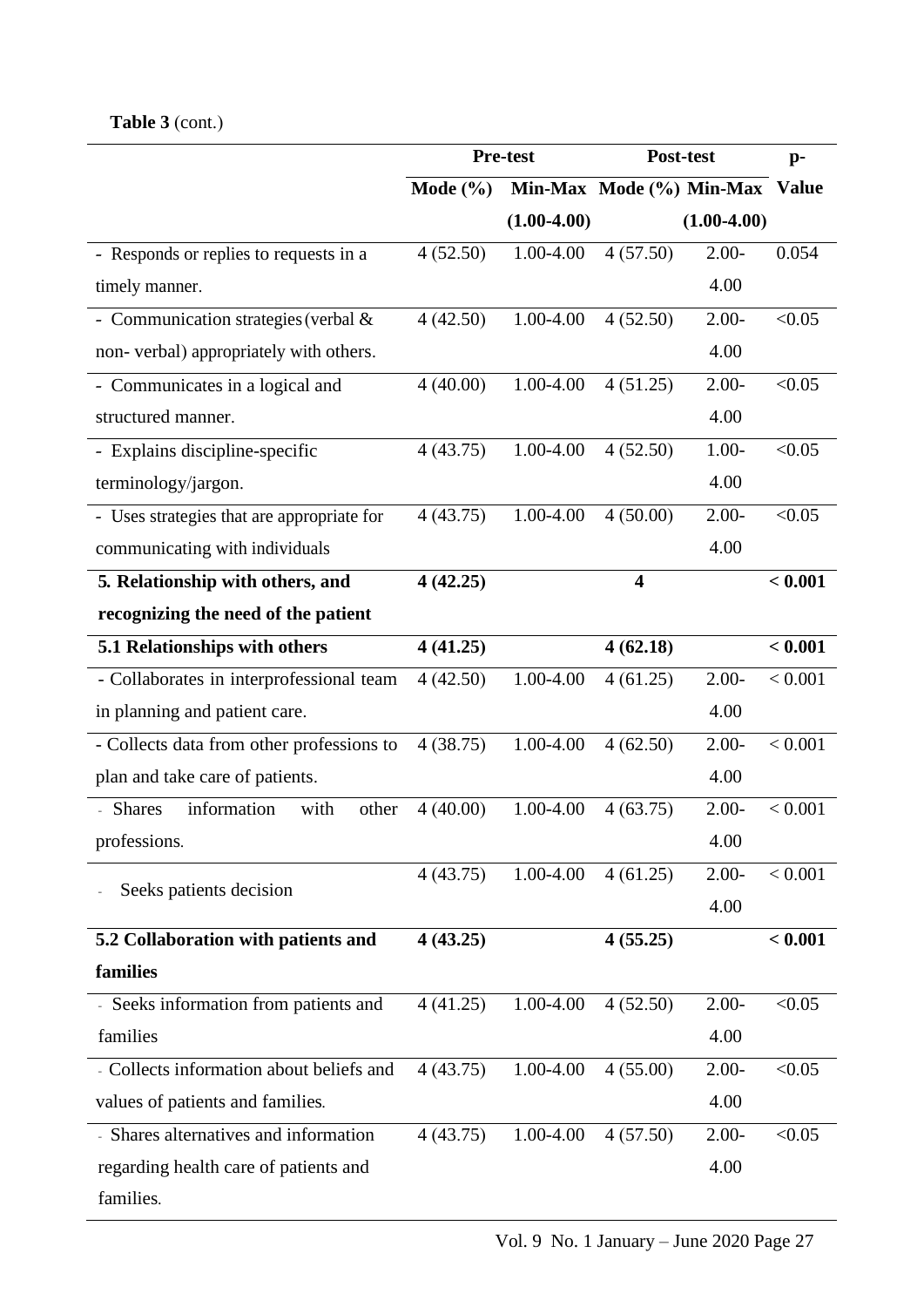| Support patients and families to be | 4(42.50)  | $1.00-4.00 \quad 4(58.75)$ | $2.00-$ | < 0.001 |
|-------------------------------------|-----------|----------------------------|---------|---------|
| part of decision making.            |           |                            | 4.00    |         |
| Seeks information from patients and | 4 (45.00) | $1.00-4.00 \quad 4(52.50)$ | $2.00-$ | < 0.05  |
| families.                           |           |                            | 4.00    |         |

### **Table 4 The teachers' comments on students after the project.**

| <b>Topics</b>           | Participatory observation by teachers                                   |
|-------------------------|-------------------------------------------------------------------------|
| 1. Understands role,    | Students understood their roles, responsibilities including respect for |
| responsibility of their | other professions. Students learned their professional roles and        |
| profession and respect  | created mutual agreements in patient care. From participatory           |
| other professions       | observation, students exchanged knowledge, prioritized their duties,    |
|                         | and respected others roles.                                             |
| 2. Teamwork and         | Students learned to work as a team where they took turn as leaders      |
| leadership              | and followers. Once caring for variety of patients, many students       |
|                         | demonstrated leadership and became more courageous.                     |
| 3. Learning through     | Students brought information and problems they encountered to           |
| reflection              | share with teachers and friends in order to find solutions. The         |
|                         | students were enthusiastic, only few needed encouragement from          |
|                         | teachers.                                                               |
| 4. Interprofessional    | Students asked information from patients, families, other students in   |
| communication           | the team in order to develop / update the system. However, due to       |
|                         | limited time, communication through Line group was necessary            |
|                         | after the visit.                                                        |
| 5. Relationship with    | Students built relationships with others and learned information of     |
| others,<br>and          | the patients through staffs. They established relationships with        |
| recognizing the need    | patients and their families. Students asked for permission to take      |
| of the patient          | care of patient every time. Students showed respect for patient         |
|                         | rights. Teachers noticed that students were accepted by patients,       |
|                         | relatives, and the community.                                           |
| 6. Moral and ethics     | Students had moral and good ethics such as punctuality; coming          |
|                         | before appointment time and sending reminder within the team.           |
|                         | There cut back on unnecessary thing such as making a urine bag          |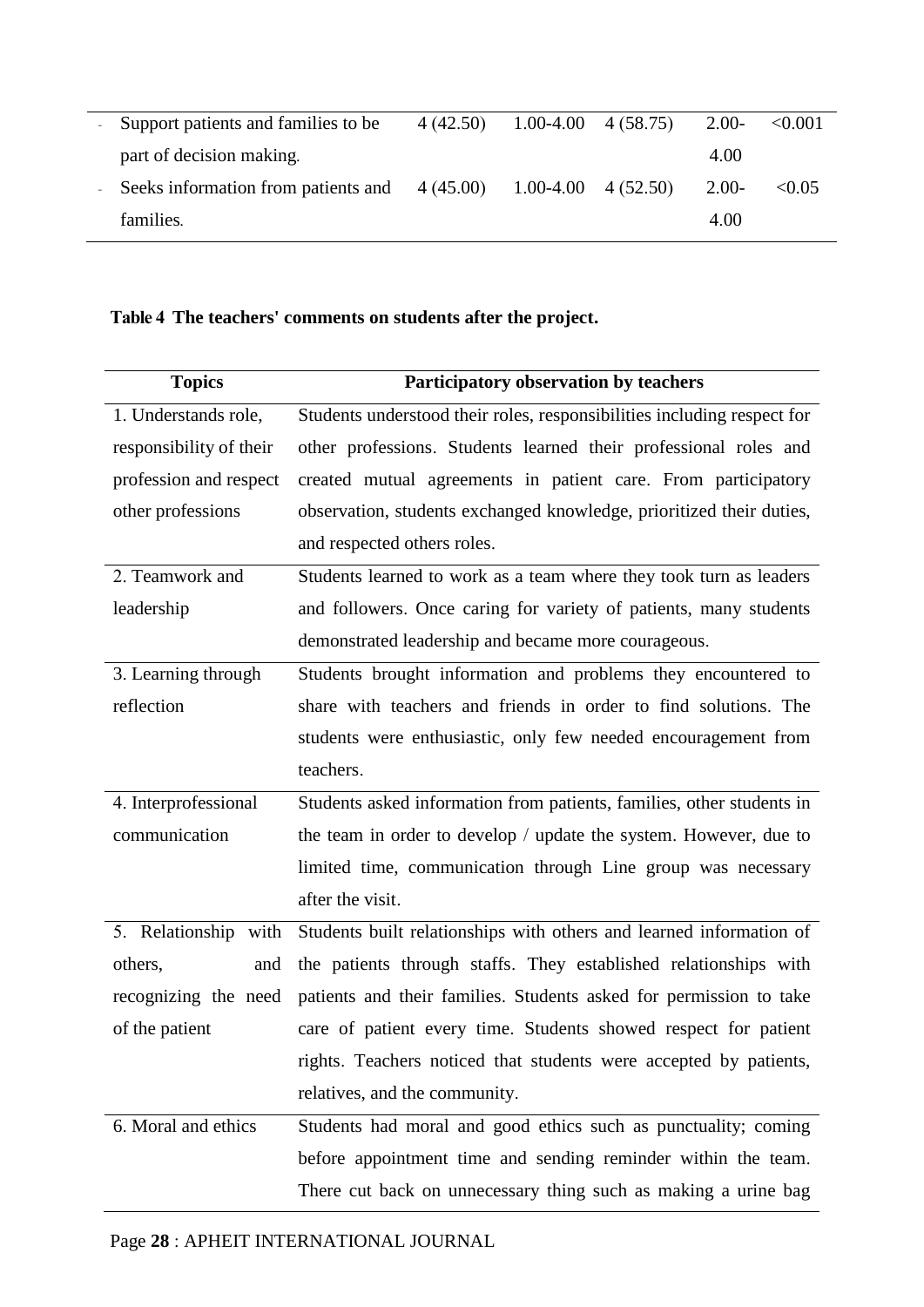| carrier from unused cloths. |  |
|-----------------------------|--|
|-----------------------------|--|

7. Other recommendations It was a good project and should be included in the curriculum. However, time for activities was limited; more time should be expanded for home visiting.

| <b>Characteristic of students during home visit</b> | Mode $(\%)$ | <b>Max-Min</b> | <b>Interpretation</b> |
|-----------------------------------------------------|-------------|----------------|-----------------------|
| 1. Service with courtesy, politeness, and smile     | 5(76.93)    | $4.00 -$       | Strongly agree        |
|                                                     |             | 5.00           |                       |
| 2. Service with willingness and enthusiasm          | 5(76.9)     | $4.00 -$       | Strongly agree        |
|                                                     |             | 5.00           |                       |
| 3. Service was convenient and fast                  | 5(61.54)    | $4.00 -$       | Strongly agree        |
|                                                     |             | 5.00           |                       |
| 4. Recipients were able to communicate with         | 5(53.85)    | $3.00-$        | Strongly agree        |
| interprofessional students conveniently             |             | 5.00           |                       |
| 5. Interprofessional students were responsible and  | 5(53.85)    | $4.00 -$       | Strongly agree        |
| committed to home visiting                          |             | 5.00           |                       |
| 6. Satisfaction rating of the service of            | 5(76.9)     | $3.00 -$       | Strongly agree        |
| interprofessional students                          |             | 5.00           |                       |
| <b>Overall satisfaction</b>                         | 5(66.67)    |                | <b>Strongly</b>       |
|                                                     |             |                | agree                 |

### **Table 5 Satisfaction of recipients in the project.**

### **Findings and Discussion**

This study findings indicated that interprofessional education in the form of home visits with service mind through several of process from preparing for home visit, 3 home visits, after action review (AAR), and innovation for individual patient was a

good practice model that can be used as a learning model in both within the curriculum and outside the curriculum at Huachiew Chalermprakiet University. This is consistent with Sunee Setasathien finding which studied the interprofessional model on students of the rehabilitation medicine team at Udon Thani hospital. The target population was the  $4<sup>th</sup>$  year student in medicine, physical therapy, occupational therapy and nursing from the university who will go through their rotation in rehabilitation rotation. Students from each profession were divided into sub-groups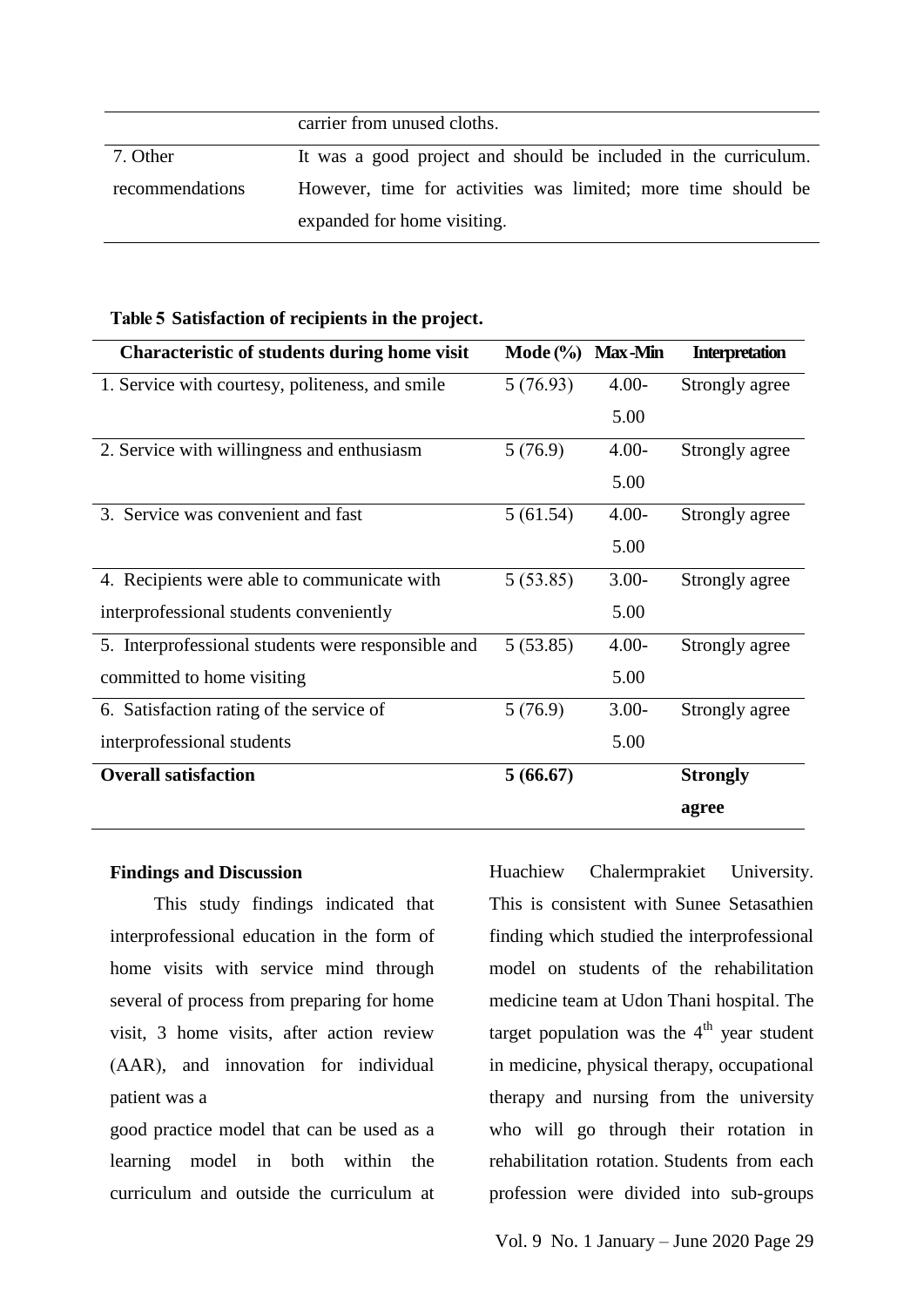consisting of all professions and assigned to jointly study and plan the care of hemiplegic patients in the rehabilitation center. Each group had an instructor who was a group observer. Evaluation was performed according to student satisfaction and teachers' opinions on teaching method. Behavior was assessed during learning by instructor observation. The study indicated that students agree that the interprofessional model helped understanding the role of each profession and the nature of the collaboration.

Teachers and practitioners do not feel that this teaching method increase their workload. (Setasathien, 2015) In addition, the study of pina-Tan which conducted a pilot study to introduce an interprofessional education approach to patient care in the community in the Philippines. Medical students, nurses, physical therapists, and speech therapists were brought together caring for patients with intensive care needed in the community. The activities of all students included: understanding the role of each profession, patient selection, evaluation, patient care planning, and follow up on patient outcomes. The results of the study found that students believed that interprofessional learning was beneficial in terms of teamwork, understanding the role of other professions, holistic care, and community service systems. (Opina-Tan, 2013). Morphet and colleage studied interprofessional education in last year medical and nursing students. The team worked in the ward for 2 weeks under the supervision of professionals. The study indicated that after working together, students had a good response to the interprofessional approach. This method of learning was similar to real working context that was working together with different professions (Morphet, 2014). Pornmanee Prakob brought together an interprofessional approach to develop a service system for HIV-infected patients. It was found that the collaboration between physicians, nurses, pharmacists, medical technologists and the support group in caring of HIV patients resulted in the passing of the HIVQUL-T criteria for noncompliance include CD4, viral load, Pap smear, the satisfaction of the service recipients increased significantly (Dabsok, 2014).

Mahasarakam model was an example of interprofessional learning between medical students, pharmacy students and architecture students. The home visiting assignment was creating activities for disables and elders. The process began with analyzing the course, adjusting differences between professional. The content consisted of IN HOMESSS principles, knowledge of medicine and the community, home renovation according to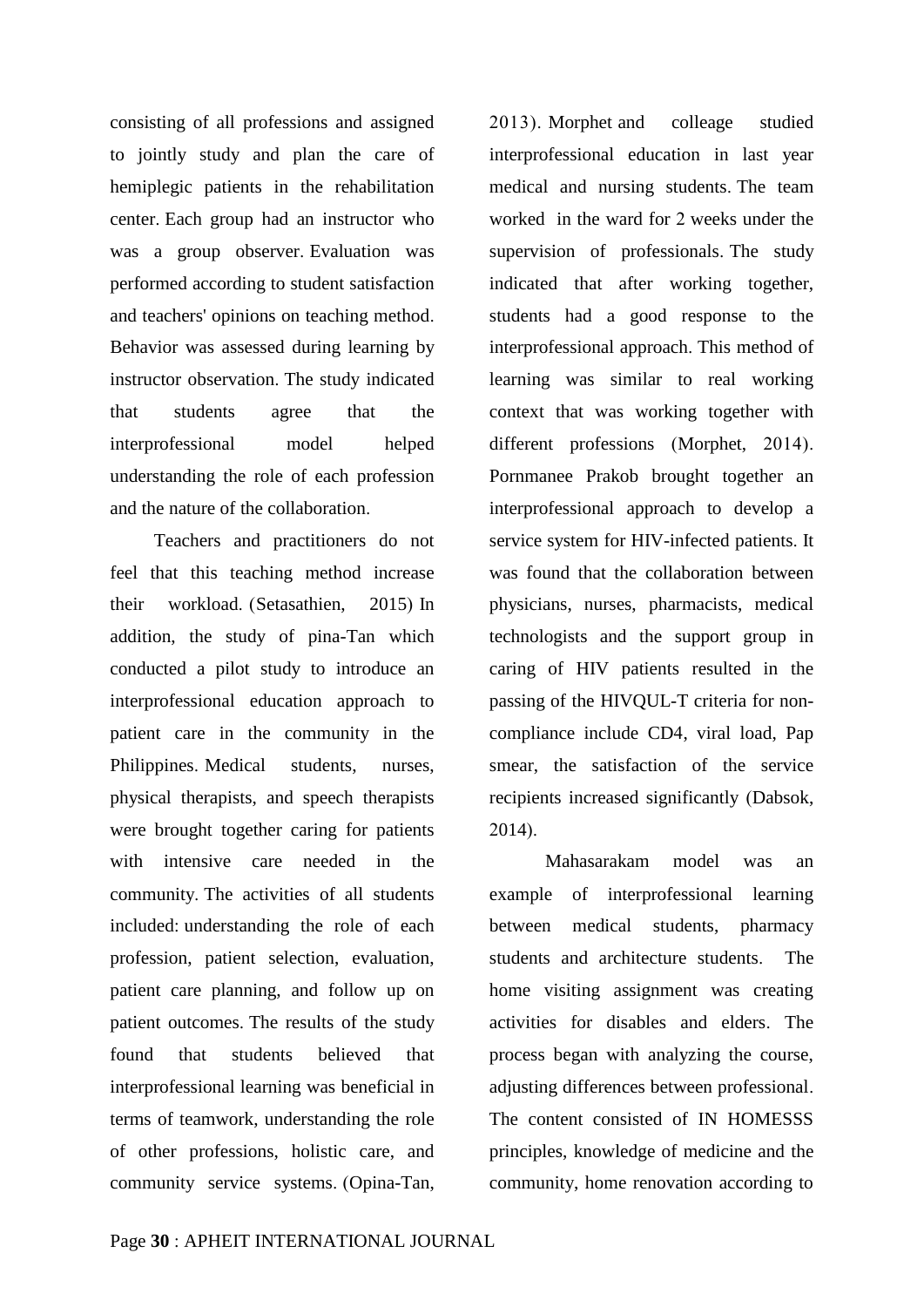Universal design. The pre-activity preparation was set for students to get to know each other and worked together as a team. Then, home visiting for disables and elderly in the community actually had an interprofessional team such as doctors, nurses, pharmacists and architects as student mentors. Interprofessional learning allowed students to understand patient problems in the context of the actual community, understand their roles, value their profession, create friends network and have experiences that were not available in the classroom (Mahasarakham University, 2016).

Rasi Salai Model was an example of interprofessional work by using contextbased learning for professional nurses and community health workers who provided primary care under a systematic management framework. The operation started with an orientation for those involved; staffs, coordinators, and doctors, to understand and to motivate together. The training was 3 days per week for 4-6 weeks focusing on patient care in real situation, selecting patients in the area, patient physical examination, and presenting patient cases. Collaboration of relevant agencies at sub-district and district level was conducted. Research was done to evaluate the effectiveness of learning which led to a better referral system (Rasi Salai hospital, 2016).

From all relevant research found that interprofessional learning is one of the strategies in reforming medical education in order to provide graduates with the skills and ability to work as a team and to respond to the current situation and health system. Moreover, students are pleased and satisfied with the interprofessional teaching style. This is a great way for last year students who have completed their studies and several training experience, and ready for actual work. Students will get a real work experiences that cannot be found in the classroom.

### **Recommendation**

This study findings indicated that interprofessional education in the form of home visits with service mind through several processes from preparing for home visit, 3 home visits, after action review (AAR), and innovation for individual patient was a good practice model that can be used as a learning model in both regular curriculum and extracurricular learning activities at Huachiew Chalermprakiet University. Moreover, an information system IPE-ICT HCU can be used to track patient progress and also used as a channel for interprofessional education.

### **Suggestions and additional comments**

Interprofessional education in the form of home visits should be set in smaller group since large group can be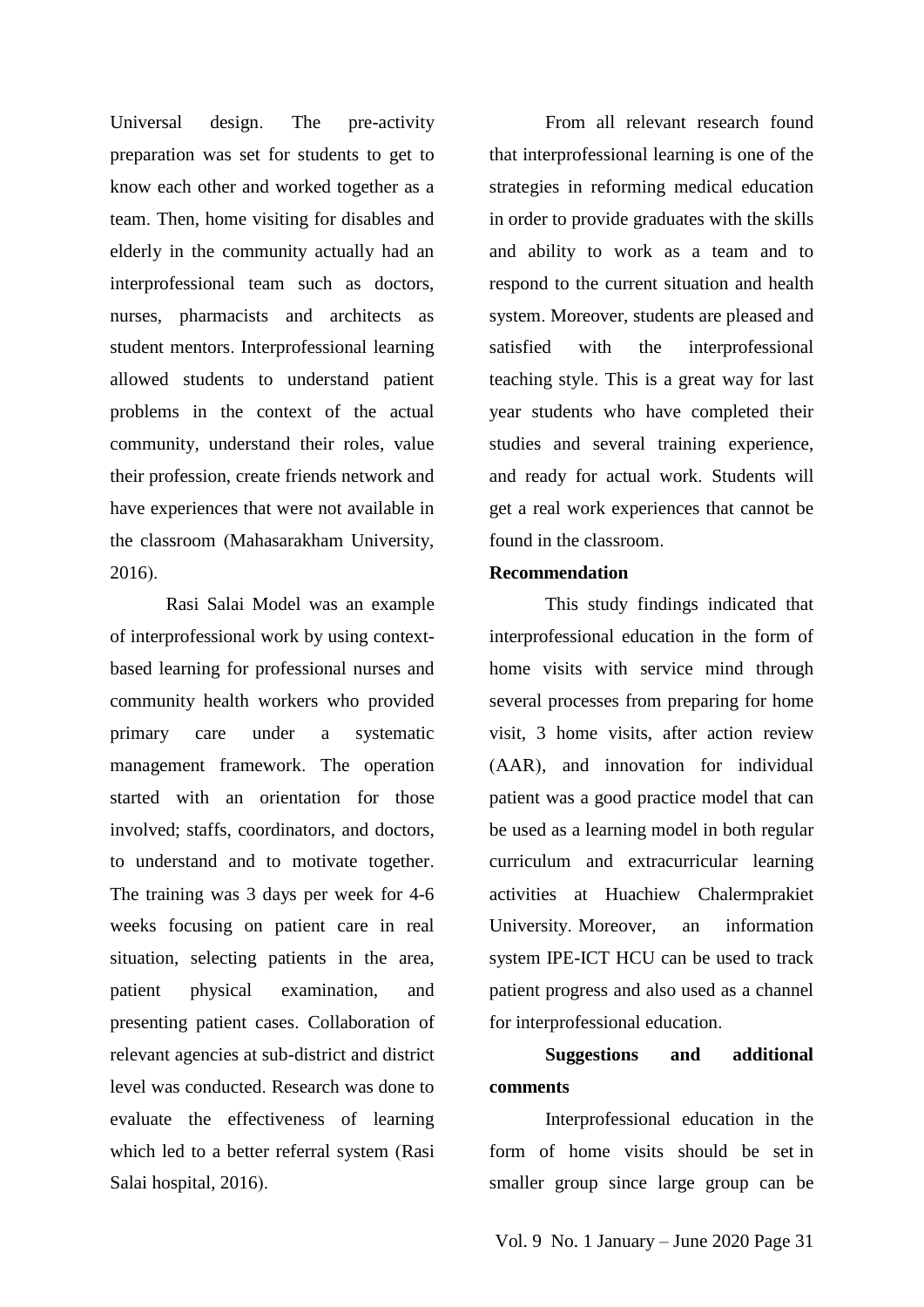difficult to manage in term of activity arrangement.

**Acknowledgements (if any)**

I would like to express my great appreciation to The National Health Professional Education Foundation

(NHPE), Thai Health Promotion Foundation (ThaiHealth) and Huachiew Chalermprakiet University for financial support.

#### **References**

- Cheunkongkaew, W. (2017). *Interprofessional Education. The National Health Professional Education Foundation.* Bangkok: PA Living Co., Ltd.
- Dabsoke, P. (2014). Development of clinical by interprofessional team, Khun Han Hospital, Khun Han District, Sisaket Province. *Journal of Health Science*, 23,667-676. Retrieved February 16, 2018, From http://www.bkthosp.go.th/web/index.php/reseach/r2r/.
- Mahasarakham University. (2016). Interprofessional Education (IPE): for Humanized Patient Home Care: A Collaboration of Faculty of Medicine, Faculty of Pharmacy and Faculty of Architecture, Urban design and Creative Arts Mahasarakham University (MSU) in *"IPE toward Thai Health Team" The report on the 3rd Annual National Health Professional Education Reform Forum* (p 87). Bangkok: Retrieved February 16, 2018,Fromhttp:// www. healthprofessionals21thailand. org/ wp-content/ uploads /2016/11/report\_ proceeding3.pdf.
- Morphet J., Hood K., Cant R., Baulch J., Gilbee A., & Sandry, K. (2014). Teaching teamwork: an evaluation of an interprofessional training ward placement for health care students. *Journal of Advances in Medical Education & Professionalism, 5*, 197-204.
- Opina-Tan L.A. (2013). A pilot implementation of interprofessional education in a community-academe partnership in the Philippines. *Educ Health (Abingdon), 26*, 164- 171.
- Panich, V. (2012). A way to create learning in the 21st century. Bangkok: Sodsri Saritwong Foundation. *The 3rd annual report of the development of education for health personnel "Interprofessional team to Thailand health care team".* Bangkok: PA Living Co., Ltd.
- Rasi Salai hospital. (2016). Rasi Salai model in *"IPE toward Thai Health Team" The report on the 3rd Annual National Health Professional Education Reform Forum* (p 87). Bangkok. Retrieved February 16, 2018, From http://www.healthprofessionals 21thailand.org/wpcontent/uploads /2016 /11/report\_ proceeding3.pdf.